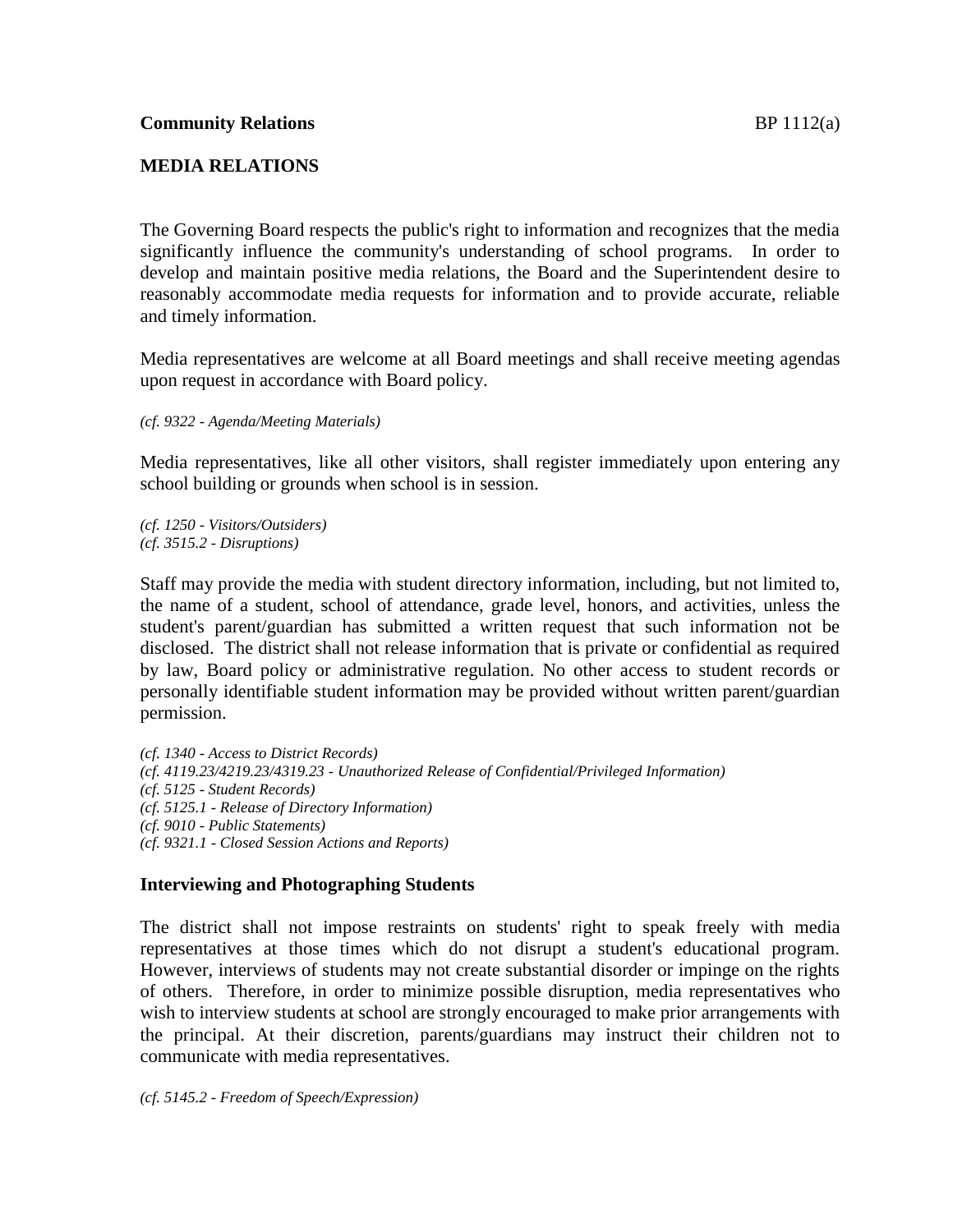## **MEDIA RELATIONS** (continued)

In order to protect the privacy and safety of students, a media representative who wishes to photograph students on school grounds should first make arrangements with the principal or designee.

Members of the press may photograph or interview students in connection with school activities in the presence of the principal/designee, or the district officer responsible for the release of public information.

When interviewing or photographing a special education student, he/she shall not be identified as a special education student without prior, written parent/guardian permission.

#### **Media Communications Plan**

In order to help develop strong relations with the media, the Superintendent or designee shall develop a proactive media communications plan. This plan may include, but not be limited to, information related to district programs and needs, student awards, school accomplishments and events of special interest.

*(cf. 0510 - School Accountability Report Card) (cf. 1100 - Communication with the Public) (cf. 1160 - Political Processes)*

The plan shall specify the district's and/or site's primary media contact to whom all media inquiries shall be routed. Spokespersons designated to speak to the media on behalf of the district include the Board president, Superintendent and public information officer. Other Board members and staff may be asked by the Superintendent or designee to speak to the media on a case-by-case basis, depending on their expertise on an issue.

The Superintendent or designee shall provide training on effective media relations to all designated spokespersons.

*(cf. 9240 - Board Development)*

## **Crisis Communications Plan**

During a disturbance or crisis situation, the first priority of school staff is to assure the safety of students and staff. However, the Board recognizes the need to provide timely and accurate information to parents/guardians and the community during a crisis. The Board also recognizes that the media have an important role to play in relaying this information to the public. In order to help ensure that the media and district work together effectively, the Superintendent or designee shall develop a crisis communications plan to identify communication strategies to be taken in the event of a crisis.